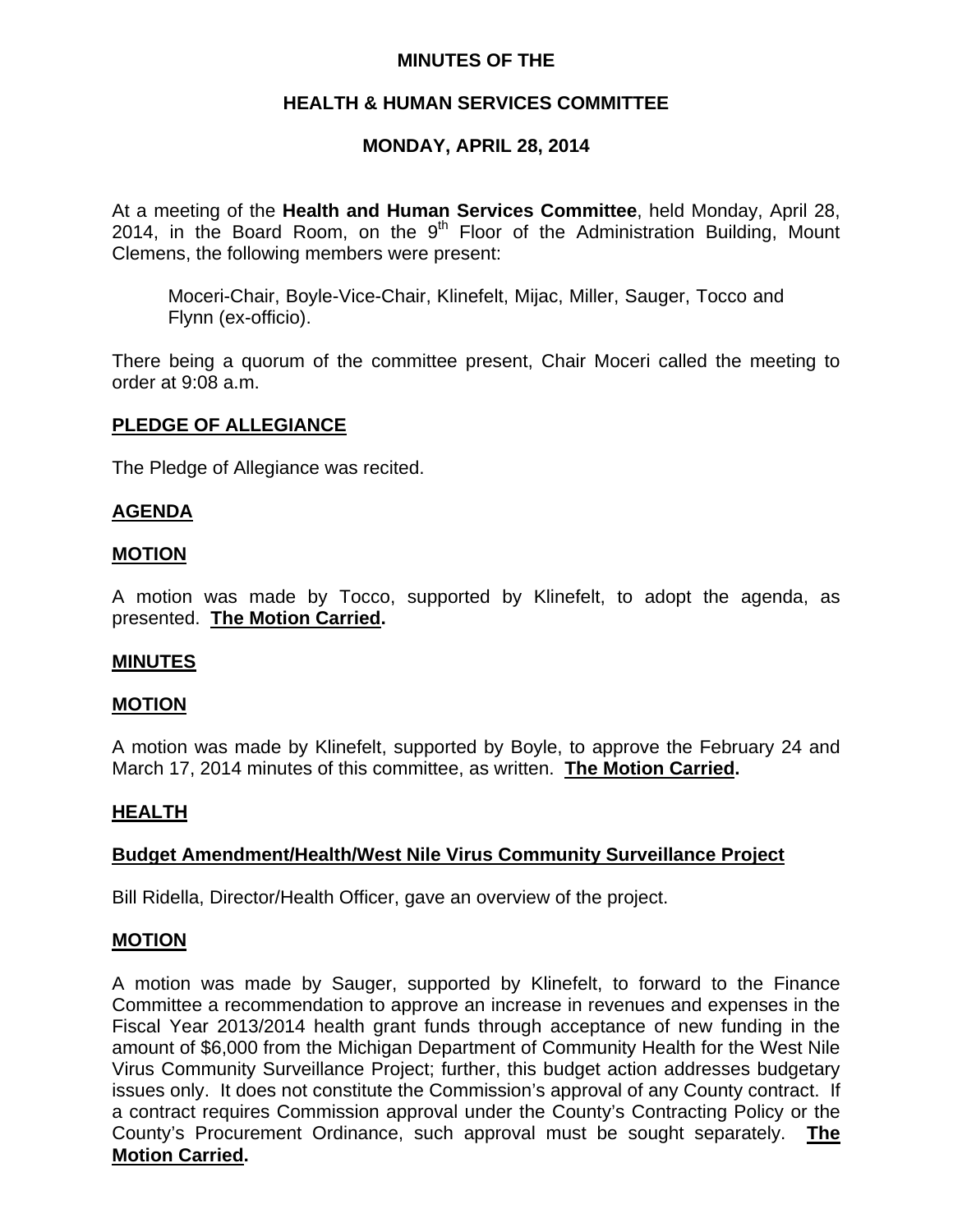# **Budget Amendment/Health/Animal Shelter/Petco Foundation Grant**

Jeff Randazzo, Shelter Director/Chief Animal Control Officer, provided an explanation.

# **MOTION**

A motion was made by Tocco, supported by Miller, to forward to the Finance Committee a recommendation to approve an increase in revenues and expenses in the 2014 calendar year grant fund by \$5,000 through acceptance of a grant from the Petco Foundation; further, this budget action addresses budgetary issues only. It does not constitute the Commission's approval of any County contract. If a contract requires Commission approval under the County's Contracting Policy or the County's Procurement Ordinance, such approval must be sought separately.

The following commissioner spoke: Klinefelt.

Chair Moceri called for a vote on the motion and **The Motion Carried.**

# **Budget Amendment/Health/Animal Shelter/Animal Welfare Grant**

Jeff Randazzo gave an overview of the grant and described how the funds will be utilized.

# **MOTION**

A motion was made by Miller, supported by Tocco, to forward to the Finance Committee a recommendation to approve an increase in revenues and expenses in the 2014 calendar year grant fund by \$10,000 through acceptance of a grant from the Michigan Department of Agriculture and Rural Development, Companion Animal Welfare Fund for Animal Shelter staff training; further, this budget action addresses budgetary issues only. It does not constitute the Commission's approval of any County contract. If a contract requires Commission approval under the County's Contracting Policy or the County's Procurement Ordinance, such approval must be sought separately.

The following commissioner spoke: Miller.

Chair Moceri called for a vote on the motion and **The Motion Carried.**

# **Robert Wood Johnson Foundation/University of Wisconsin Sponsored County Health Rankings Report**

Bill Ridella stated that this ranking is very important and can be useful as a base for expanding Macomb County's community health needs assessment.

Chair Moceri noted that the report was provided for informational purposes.

The following commissioner spoke: Miller.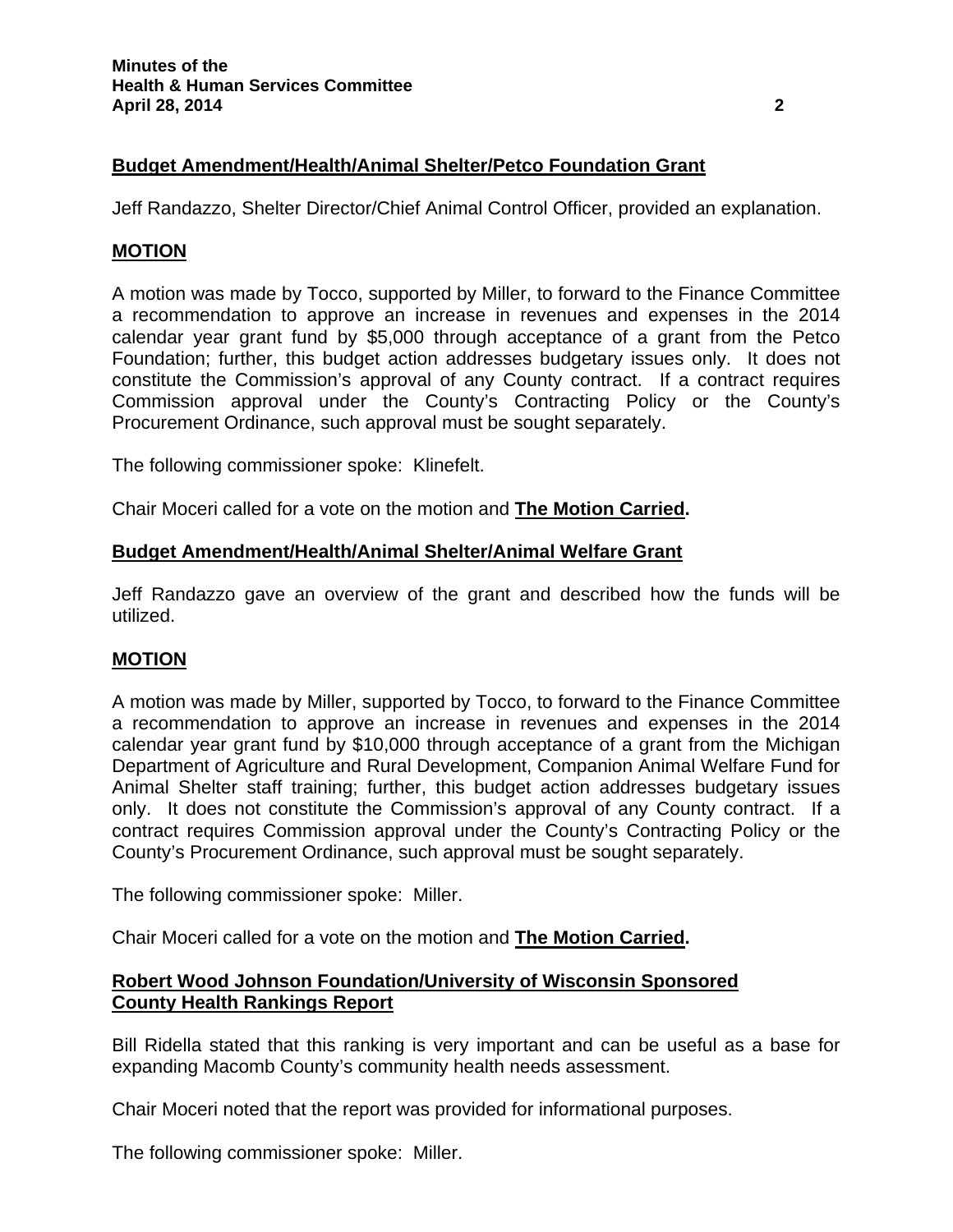# **COMMUNITY SERVICES**

### **Budget Amendment/CSA/LCA Deliverable Fuel Grant**

Joe Cooke provided an overview and noted that additional funds were released due to the unusually harsh winter.

### **MOTION**

A motion was made by Klinefelt, supported by Mijac, to forward to the Finance Committee a recommendation to approve a budget adjustment to Community Services Agency's LCA Deliverable Fuel Grant in the amount of \$51,975; further, this budget action addresses budgetary issues only. It does not constitute the Commission's approval of any County contract. If a contract requires Commission approval under the County's Contracting Policy or the County's Procurement Ordinance, such approval must be sought separately.

The following commissioner spoke: Miller.

Chair Moceri called for a vote on the motion and **The Motion Carried.**

#### **CSA/2014-2018 Five-Year Consolidated and 2014 Annual Action Plans**

Stephanie Burgess, Program Director for Community Development, gave an overview of the plans.

### **MOTION**

A motion was made by Mijac, supported by Miller, to forward to the Finance Committee a recommendation to approve the 2014-2018 Five-Year Consolidated and 2014 Annual Action Plans.

The following commissioners spoke: Klinefelt and Moceri.

Chair Moceri called for a vote on the motion and **The Motion Carried.**

### **VETERANS**

# **Quarterly Report for Veterans Services Department and Summary on Macomb Veterans Action Collaborative**

Laura Rios, Veterans Services Director, highlighted the reports.

### **MOTION**

A motion was made by Sauger, supported by Miller, to receive and file the reports submitted by the Veterans Services Department.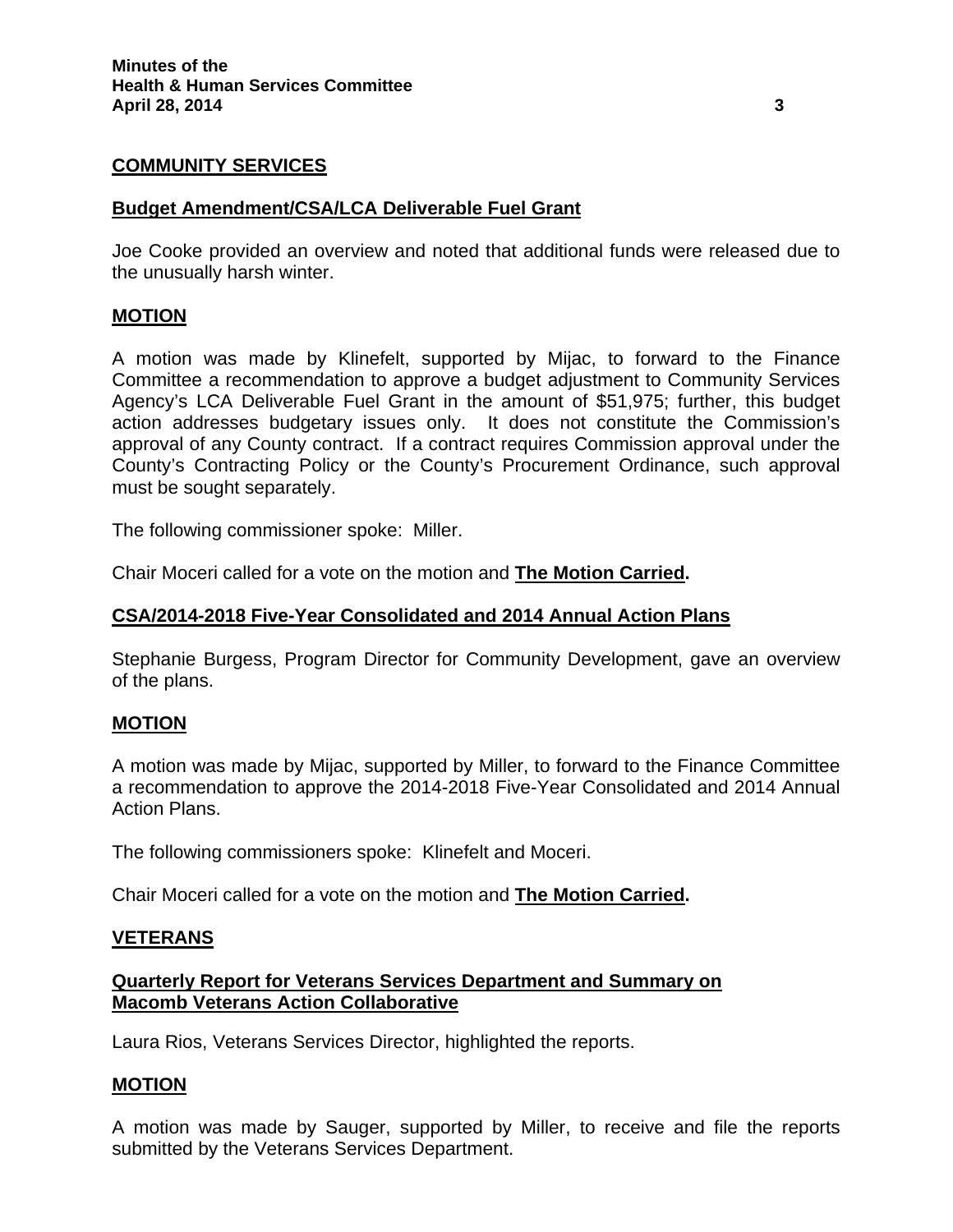The following commissioner spoke: Flynn.

Chair Moceri called for a vote on the motion and **The Motion Carried.**

# **PRESENTATION**

### **Presentation by Hope Center in Fraser**

Chet Decker, Executive Director, provided an overview of the services provided by the Hope Center and the clients they serve, and described some of their community partnerships and programs.

The following commissioner spoke: Tocco.

### **HHS COMMITTEE CHAIR ITEMS**

**Adopt Resolution Supporting the Restoration of Funding for FY 2015 Substance Abuse & Mental Health Services Administration (SAMHSA) Budget that Supports the Fetal Alcohol Spectrum Disorders (FASD) Center for Excellence (offered by Moceri)**

# **COMMITTEE RECOMMENDATION – MOTION**

A motion was made by Miller, supported by Mijac, to recommend that the Board of Commissioners adopt a resolution supporting the restoration of funding for FY 2015 Substance Abuse & Mental Health Services Administration (SAMHSA) budget that supports the Fetal Alcohol Spectrum Disorders (FASD) Center for Excellence.

Shelly Baina, FASD Case Manager for CARE of Southeastern Michigan, spoke in support of the proposed resolution. She provided statistics on the number of people who are affected by this disorder and noted the impact that would occur as a result of funding cuts.

Chair Moceri called for a vote on the motion and **THE MOTION CARRIED.** 

At this time, Chair Moceri allowed Jeff Randazzo, Shelter Director/Chief Animal Control Officer to speak about a Humane Pet Acquisition Proposal for communities promoting animal adoptions.

The following commissioners spoke: Moceri, Klinefelt, Boyle, Miller and Tocco.

Chair Moceri asked committee to review the material that was provided and forward any questions or concerns to Andrew Kim who will coordinate with Mr. Randazzo and Corporation Counsel.

Chair Moceri referred to the next four agenda items and indicated that they are for informational purposes only. They are as follows: Summary and Details for Excellence in Mental Health Act Medicaid Pilot Program Adopted Through the Protecting Access to